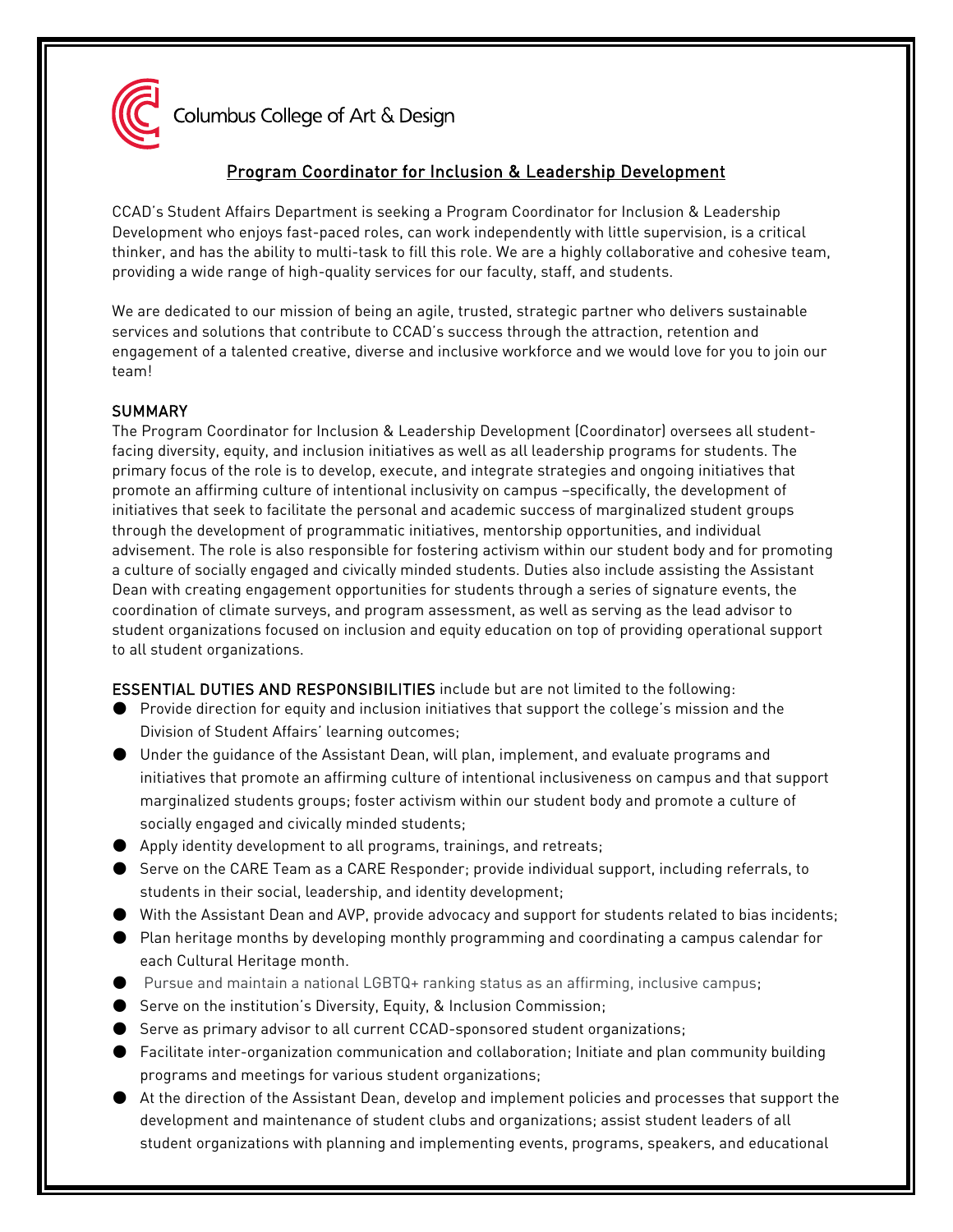opportunities related to the missions of their organizations; provide support for organizations with budgets, contracts, and evening/ weekend event coverage and advisement as needed;

- Assist with the planning and implementation of Student Affairs' signature events;
- Assist in assessing the student experience as it relates to student engagement and leadership opportunities in clubs/organizations;
- Supports the college's retention efforts through individual interventions with students; serve on the CARE Team;
- Serve on cross-functional work teams and committees as directed;
- This position is a key role in student services administration. The individual is expected to maintain a spirit of professionalism, diplomacy, and tact. This position requires the need to be available to work evenings and/or weekends.
- Perform other relevant duties as assigned such as special projects, programs, developmental activities, etc.

## QUALIFICATIONS

- The ability to work on weekends and evenings
- Able to work successfully with individuals from diverse cultural and ethnic backgrounds
- Ability to communicate effectively -both verbally and in writing.
- Knowledge of best practices and trends related to multicultural and international student populations, promoting an inclusive and equitable culture on campus
- Strong work-ethic, attention to detail, and an ability to balance multiple projects simultaneously.
- Ability to collaborate effectively with diverse stakeholders in a culturally sensitive manner
- $\bullet$  Experience building a supportive community among students and peers.
- An excellent understanding of programming and event management.

## SUPERVISORY RESPONSIBILITIES

Possible student employee supervision.

## EDUCATION and/or EXPERIENCE

- Master's Degree in student affairs, higher education or a related field
- 1-3 years of related experience, which may include graduate level positionsExperience in successfully implementing diversity education and multicultural student support strategies on a college campus preferred.
- Experience in advising student organizations, student programming boards, student government and/or supervising student leaders preferred.

## PHYSICAL DEMANDS

The physical demands described here are representative of those that must be met by an employee to successfully perform the essential functions of this job. Reasonable accommodations may be made to enable individuals with disabilities to perform the essential functions.

- While performing the duties of this job, the employee is regularly required to sit, reach with hands and arms
- The employee frequently is required to stand; walk; and use hands to finger, handle, or feel.
- The employee is occasionally required to climb or balance and stoop, kneel, crouch, or crawl.
- The employee must frequently lift and/or move up to 25 pounds.
- Specific vision abilities required by this job include close vision, distance vision, color vision, peripheral vision, depth perception, and ability to adjust focus.

## WORK ENVIRONMENT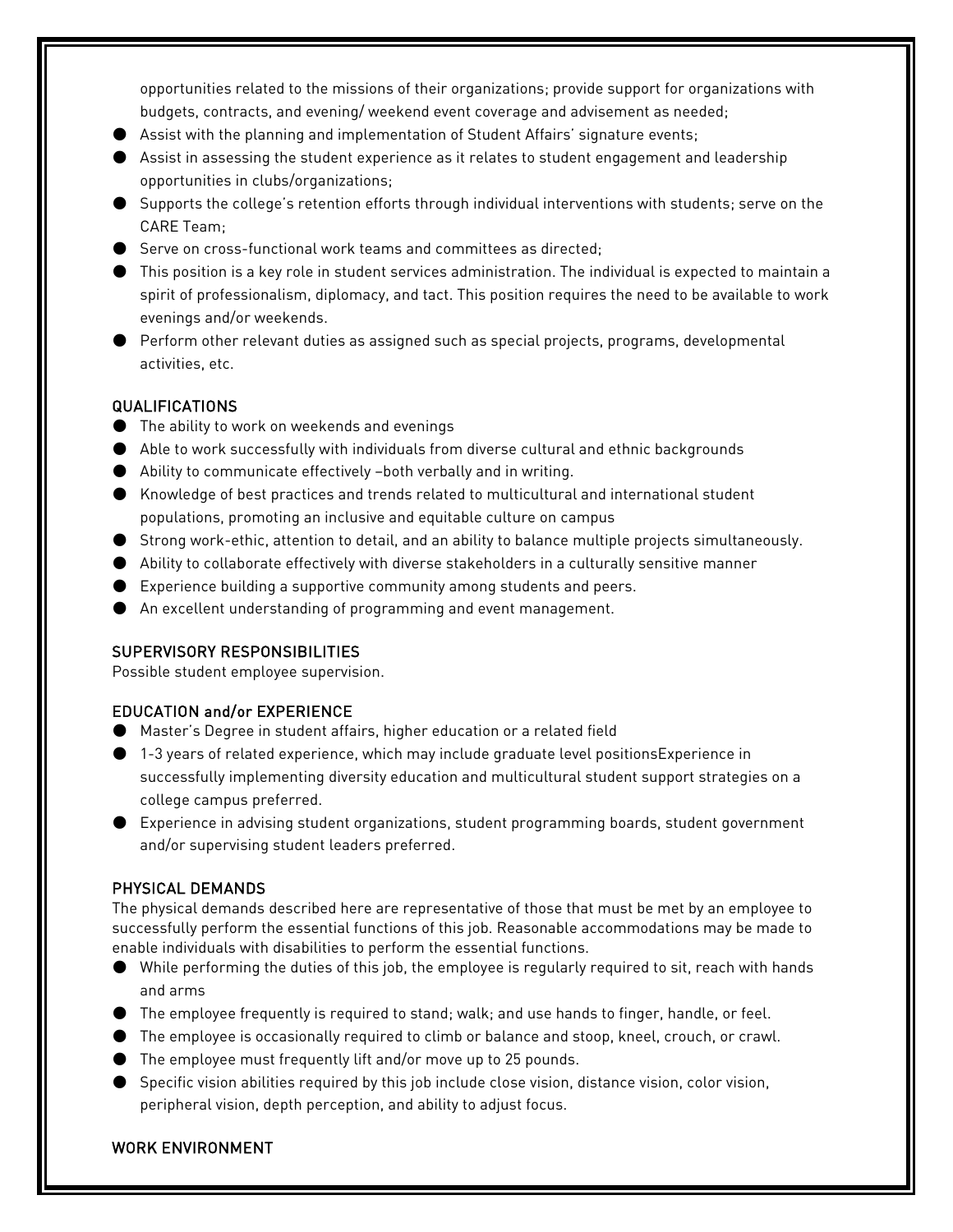The work environment characteristics described here are representative of those an employee encounters while performing the essential functions of this job. Reasonable accommodations may be made to enable individuals with disabilities to perform the essential functions.

- While performing the duties of this job, the employee is occasionally exposed to outside weather conditions.
- The noise level in the work environment is usually moderate, occurring in an open space with standard office equipment noise, as well as scattered conversation

COMPENSATION: This position is full-time, exempt. Compensation is commensurate on experience and qualifications. CCAD offers a benefits package including: vacation time, additional paid time off while the college is closed during winter break, sick time accrual, health and dental insurance, life and disability insurance, 403B retirement contribution, tuition remission, campus parking, and free admission to the Columbus Museum of Art.

HOW TO APPLY: Visit [www.ccad.applicantpro.com/jobs/ t](http://www.ccad.applicantpro.com/jobs/)o submit your application. When asked to upload application materials, please submit a resume/CV and a cover letter. If you are applying from any website other than CCAD or Indeed, you will receive a follow up email 3 hours after your initial submission directing you to follow the link and complete your application. You must complete this twostep process, or your application will be considered INCOMPLETE.

#### CCAD Vaccination & Booster Requirement Notice

Columbus College of Art & Design (CCAD) is committed to protecting our students, employees, and our communities from COVID-19. Toward that goal, and in consideration of guidance released by the state of Ohio, the U.S. Centers for Disease Control and Prevention (CDC), and a variety of public health authorities and professional organizations, CCAD is implementing a vaccination & booster requirement policy for its students and employees.

All employees, including on-campus, hybrid, or fully remote status, are required to receive the Covid-19 vaccination and booster shot (if eligible) as determined by CCAD and provide proof of their fully vaccinated/up to date status upon hire.

Reasonable Accommodation: Employees in need of an exemption from this policy requirement due to a medical reason, or because of a sincerely held religious belief, must request a Request for Accommodation form from Human Resources to begin the interactive accommodation process. Accommodation requests will be considered on a case-by-case basis and/or granted where they do not cause CCAD undue hardship or pose a direct threat to the health and safety of others.

Please direct any questions regarding this notice to Human Resources at [humanresources@ccad.edu.](mailto:humanresources@ccad.edu)

\*CCAD reserves the right to modify, supplement, revise, or rescind any part of this notice as it deems necessary or appropriate with notification..

#### About CCAD:

[Columbus College of Art & Design](https://www.ccad.edu/) teaches a diverse undergraduate and graduate student body in the midst of a thriving creative community in Columbus, Ohio. Founded in 1879, CCAD is one of the oldest private, accredited, and nonprofit art and design colleges in the United States. CCAD offers 11 BFA programs in a variety of visual art and design disciplines, a Master of Fine Arts in Visual Arts, and a Master of Professional Studies in Retail Design that produce graduates equipped to shape culture and commerce at the highest level.